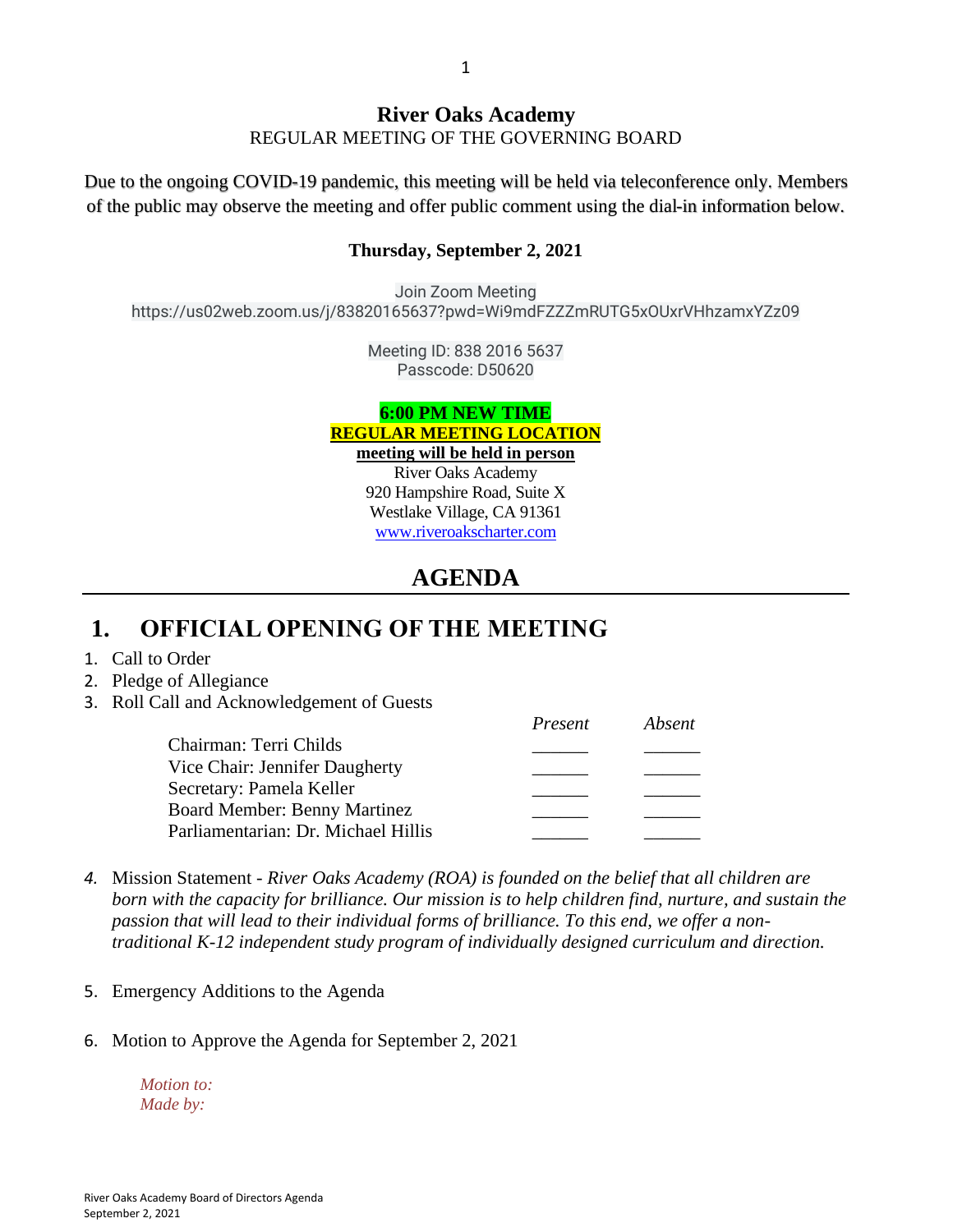*Motion is:*

## **2. ORGANIZATIONAL**

#### 1. Election of Officers

- a) Chairman of the Board
- b) Vice-Chairman
- c) Treasurer
- d) Secretary
- e) Parliamentarian

### **3. PUBLIC COMMENTS**

*Citizens who would like to address the Board on any item on the Agenda may do so now or when the President requests comments from the Public as the Board is considering the item. This portion of the Annual Board meeting is set aside for members of the audience to make comments or raise issues that are not specifically on the agenda. These presentations, both during open and agendized topics, are limited to three (3) minutes per presentation and the total time allotted to non-agenda items will not exceed fifteen (15) minutes.*

## **4. INFORMATION AND DISCUSSION ITEMS**

*These items are presented to the Board for information only and are not subject to action at this meeting. These items may be added to a future meeting for action by the Board.*

- 1. Budget Committee Informational (10 min)
- 2. Parent Advisory Council (PAC) Informational (10 min)
- 3. Teacher's Report Informational (10 min)
- 4. Oxnard Resource Center Report—Informational (10 min)
- 5. Student Report Informational (10 min)
- 6. Career Pathways Report Informational (10 min)
- 7. Student/Parent Report-Informational (3 min)
- 8. High School Guidance Counselor Report—Informational (10 min)

### **5. REPORTS**

- 1. Chairman's Report
- 2. Individual Board Member Report
- 3. Director's Report
- 4. BSA Report
- 5. VCOE Report

## **6. CONSENT AGENDA ITEMS**

*Actions proposed for the Consent Agenda are items consistent with adopted policies and approved practices of River Oaks Academy and are deemed routine in nature. The Board will be asked to approve all of the Consent Agenda items by a single vote unless any member of the Board or the Public asks that an item be removed from the Consent Agenda and considered and discussed separately.*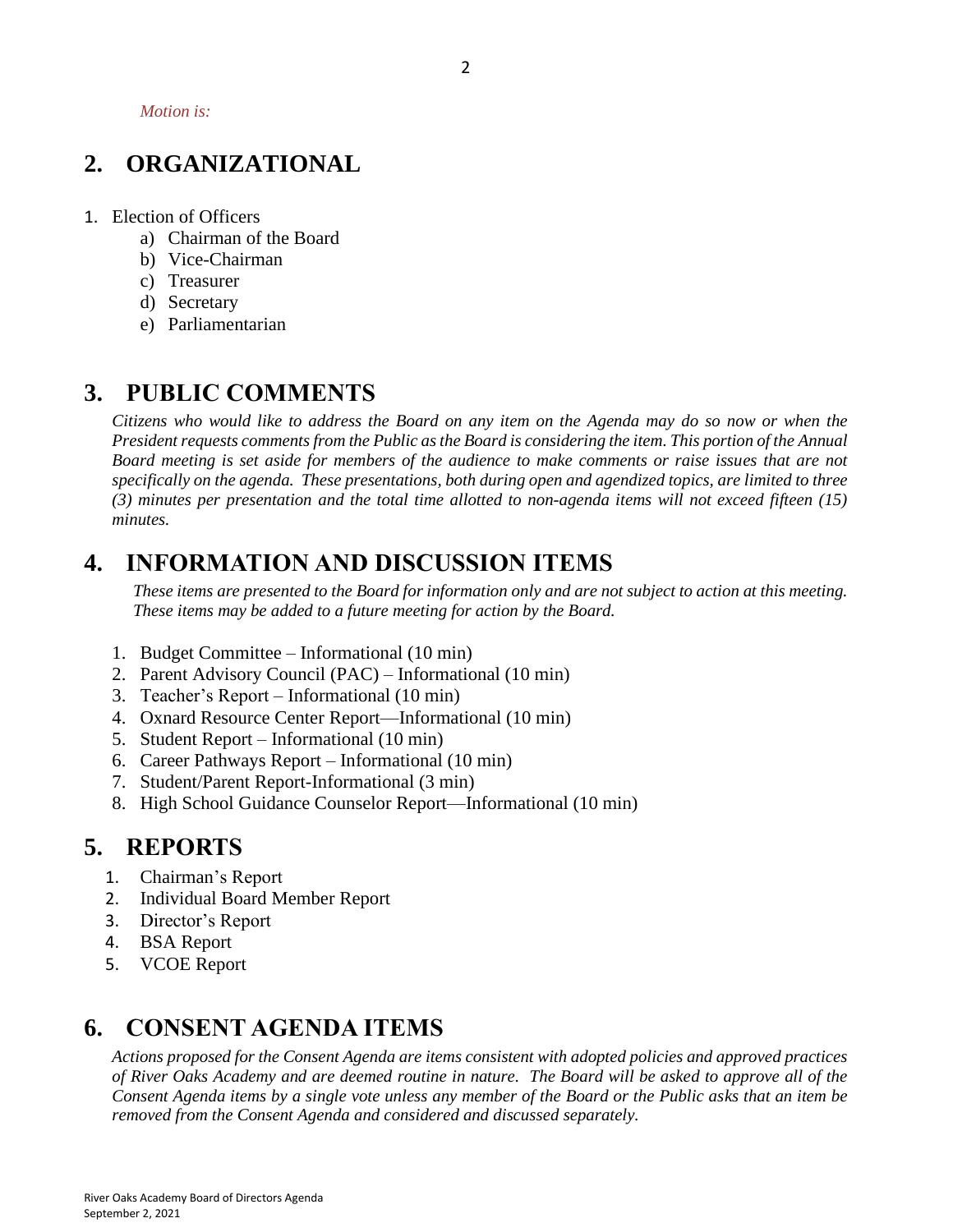- 1. Consideration to approve the Minutes for the August 5, 2021 Board Meeting and the August 21, 2021 Board Retreat
- 2. Consideration to approve the ROA Financial Statement
- 3. Consideration to approve the ROA Board Report of Purchase Orders
- 4. Consideration to approve the ROA Board Report of Commercial Checks

# **7. ACTION ITEMS**

1. Review, Discussion, and Approval of the quote for renewal of our IXL license. Not to exceed: \$830.00

a) This online resource is used for a variety of assessments and math practice. This renewal is for 100 licenses.

*Public Comments: Motion to: Made by: Motion is:*

- 2. Review, Discussion, and Approval of the contract with Soroya Thenoz to offer our students, who are taking French, academic support by providing office hours. Not to exceed: \$1,500.00
	- a) Soroya has been our French teacher during our onsite workshops. She has agreed to continue to offer virtual academic support with two virtual office hours/week.

*Public Comments: Motion to: Made by: Motion is:*

3. Review, Discussion, and Approval of the 2020-2021 ROA Unaudited Actuals Financial Budget and Report (Rudy).

a) Per Education Code 42100, Charter schools are required to submit the year-end financial data (unaudited actuals financial reports) to the CDE via authorizing agency, either in the SACS format or in the approved Alternative Form. The unaudited actuals financial reports submitted as required by Education Code Section 42100 have been deemed to also satisfy the reporting requirement of Education Code Section 47604.33.

*Public Comments: Motion to: Made by: Motion is*

4. Review, Discussion, and Approval of the 2020-2021 Prop 30 Spending Plan (Rudy)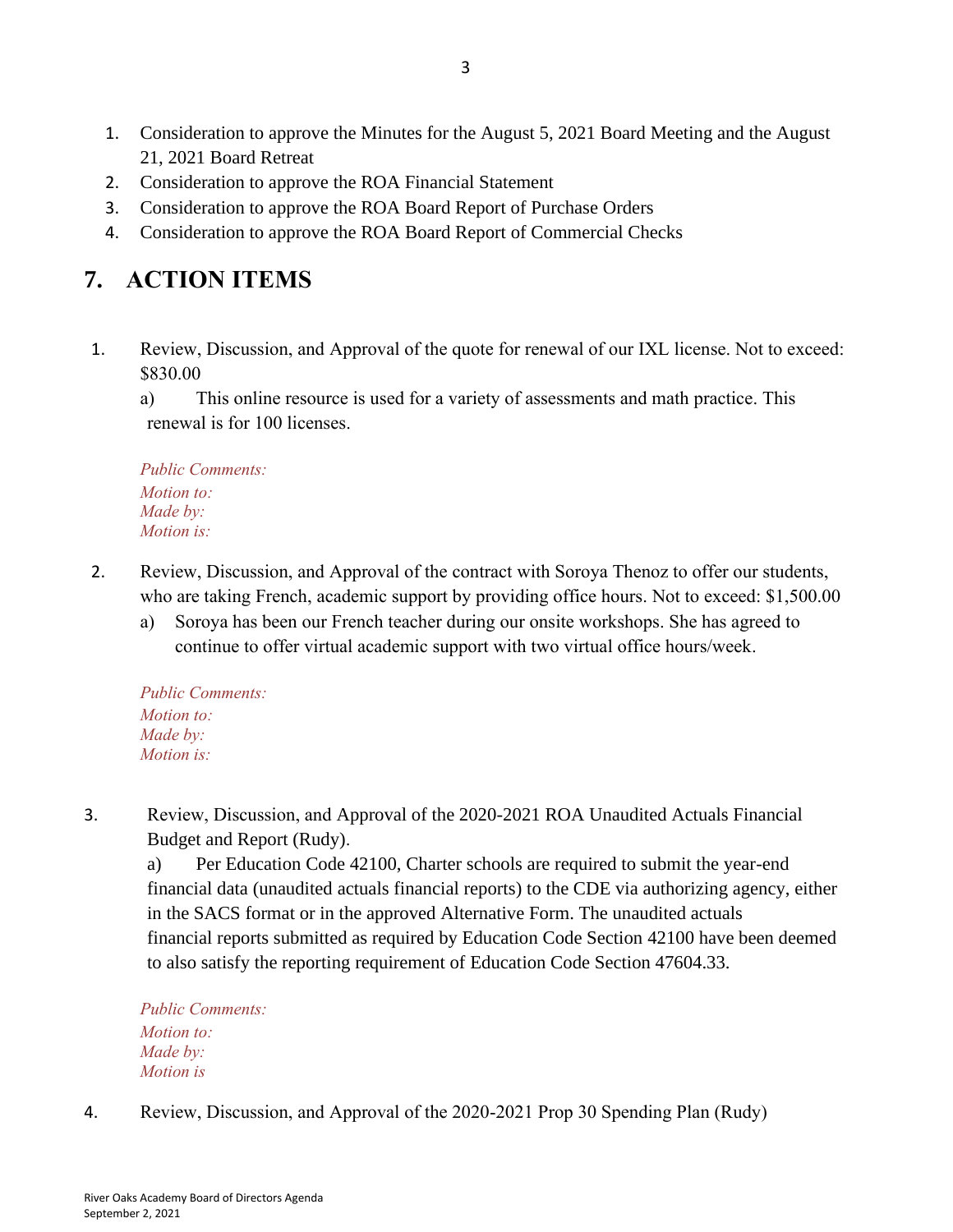a) Rudy will discuss the actual spending plan for Prop 30.

*Public Comments: Motion to: Made by: Motion is*

5. Review, Discussion, and Approval of a stipend for Leina Ball for mentoring our teachers for their induction program. Not to exceed: \$3,000.00

a) Leina has agreed to mentor our coaching teachers who need to start/continue their induction program to clear their credential. Leina has been the mentor for teachers before who are going through the program.

*Public Comments: Motion to: Made by: Motion is*

- 6. Review, Discussion, and Approval of the Acceleration Policy.
	- a) We have had multiple requests to accelerate students beyond the regular grade level advancement and feel that we need to have a policy in place to guide us with these requests.

*Public Comments: Motion to: Made by: Motion is*

- 7. Review, Discussion, and Ratification of the revised salary schedule for our special education staff.
	- a) Due to the re-negotiation of the salaries for our special education resource staff members, we have to re-submit the salary schedule to reflect the changes.

*Public Comments: Motion to: Made by: Motion is*

- 8. Review, Discussion, and Approval of the stipend for Maria Montagne and Claudia Weintraub as administrators for the extra duty work hours for the Summer Academy planning, preparation and execution; not to exceed \$10,000 each.
	- a) This item had been agendized earlier, however, it was erroneously not properly phrased in that the language for this item did not state that this is a "stipend" for the additional work for the last six months of planning, preparing, executing and supervising the new summer program.